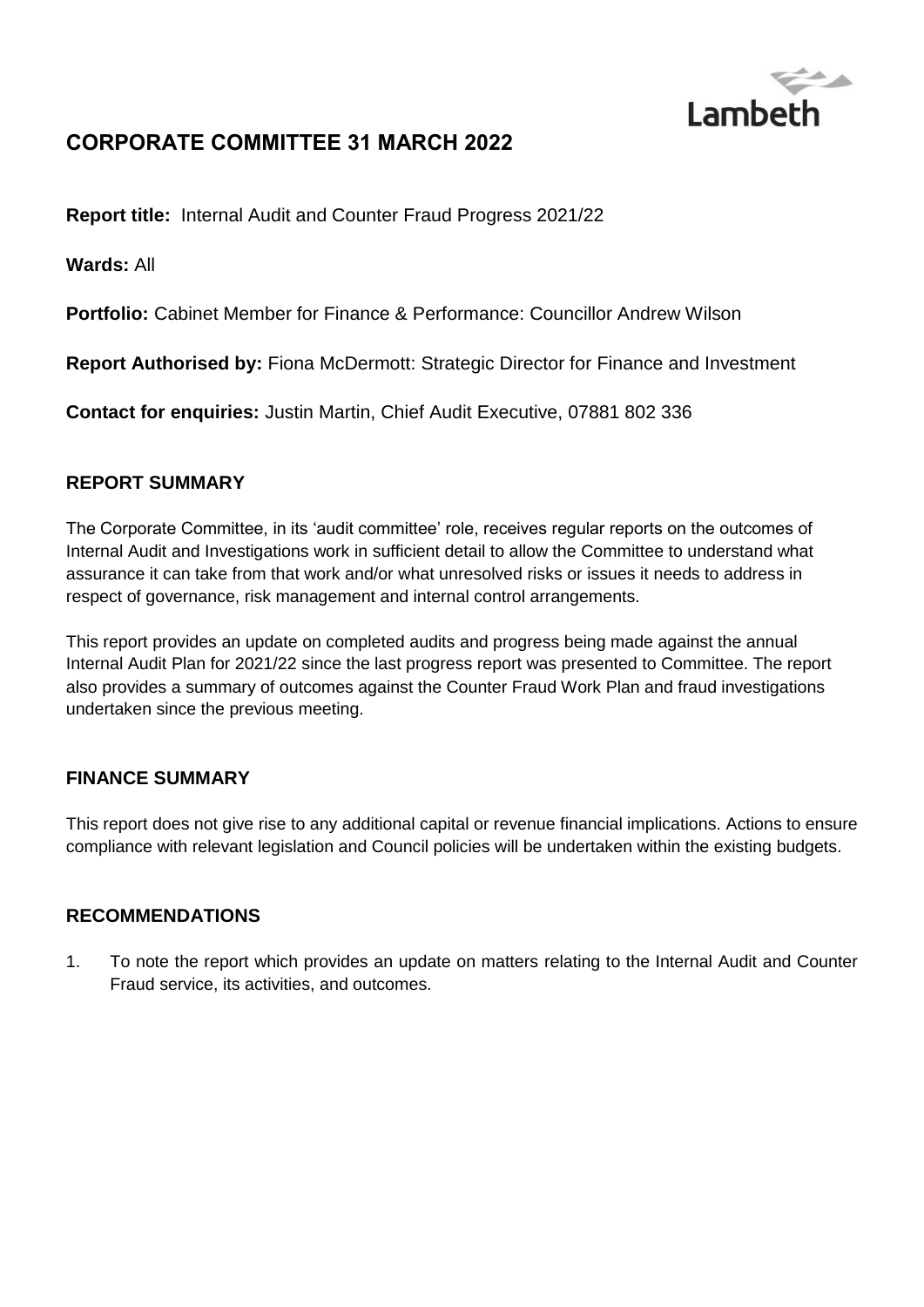### **1. CONTEXT**

1.1 In discharging its 'audit committee' role, the Corporate Committee is required "to consider summaries of specific reports of Internal Audit, Investigations and External Audit reports, in particular those with an 'inadequate' audit assurance assessment" (Terms of reference #20).

### **2. PROPOSAL AND REASONS**

2.1 This report provides Members with updates on a range of Internal Audit and Counter Fraud matters, new developments, and emerging issues, namely:

#### **Internal Audit Delivery**

2.2 The progress against the 2021/22 Internal Audit Plan as at 28/02/2022 is outlined in Chart 1 below. Good progress has been made against delivery of the internal audit plan across the year to date. As at the end of February 2022, we have delivered around 76% of the annual programme of audit work including 33% currently at the reporting stage. The cooperation of management in gaining access to systems and process remains good. Implementation rates remain over 90%, which is best in class for the sector.



### 2.3 **Chart 1. Progress against 2021/22 IA Plan**

### **Implementation of Actions**

- 2.4 There were 50 high risk actions as at 28 February 2022.The status of implementation of these actions is outlined in Chart 2. below:
- 2.5 **Chart 2. Implementation of Actions**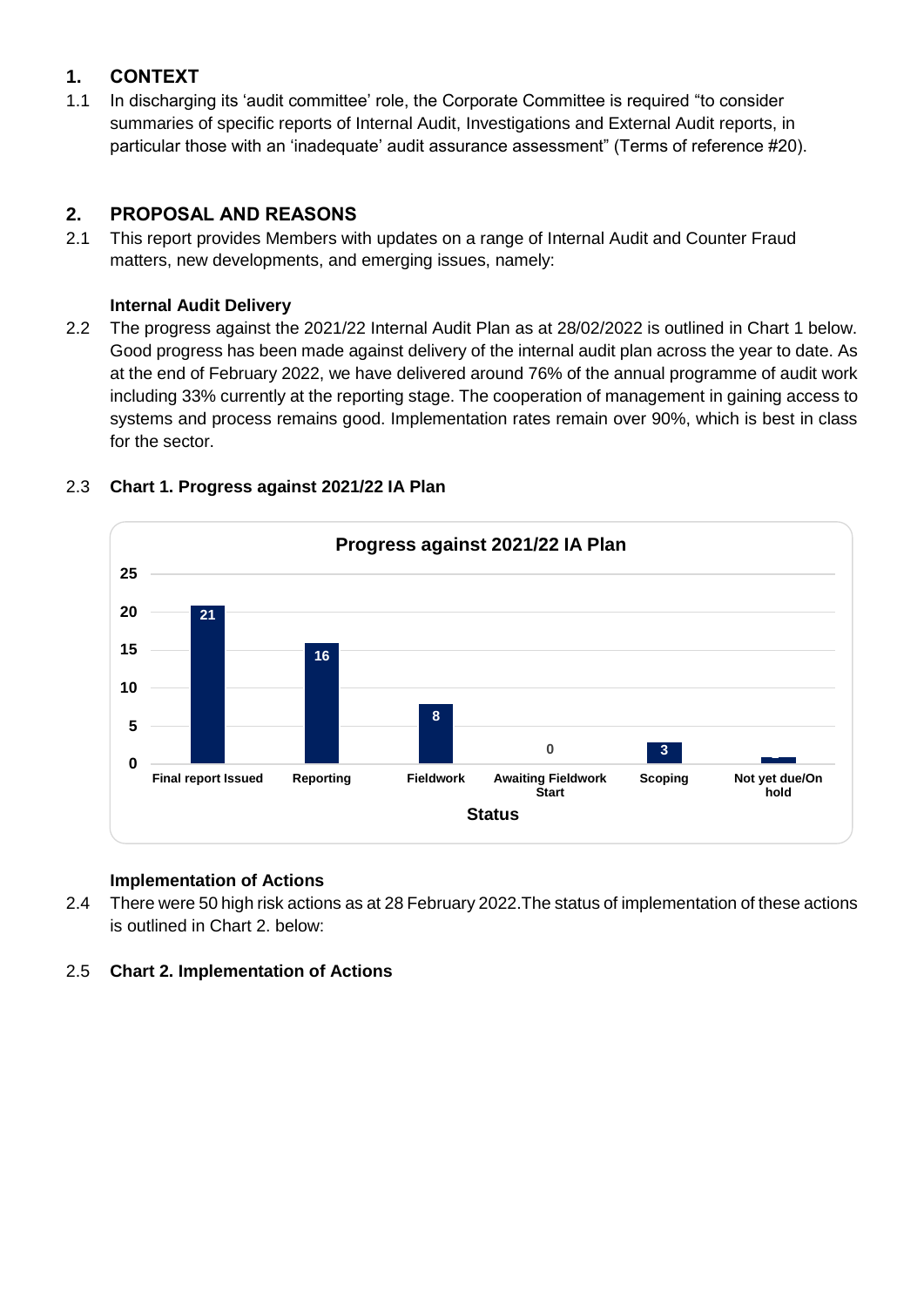

### **Counter Fraud**

- 2.6 **General Investigations:** Between 1 April 2021 and 28 February 2022, 226 investigations have been completed of which 87 have resulted in the recovery of properties. The Team has 123 live investigations, and 139 cases are with Housing and/or Legal Services for further action after recommendations were made by Counter Fraud to serve notices.
- 2.7 **Internal Investigations:** 49 investigation reports have been submitted, and 54 investigations have been closed, of which 9 have resulted in management recommendations being provided, 2 officers have been dismissed, 5 officers have resigned, 7 have received warnings and 16 candidates have had offers of employment rejected due to information obtained from Cifas.
- 2.8 **Financial Investigations:** 11 financial investigations are being advanced; progress has been hindered by the pandemic and the resulting court delays. There are several crown court trials set for 2022 where financial investigations are ongoing.

### **Further details are set out in Item 1: Appendix A**

### **3. FINANCE**

3.1 This report does not give rise to any additional capital or revenue financial implications. Actions to ensure compliance with relevant legislation and Council policies will be undertaken within the existing budgets.

### **4. LEGAL AND DEMOCRACY**

- 4.1 Regulation 3 of the Accounts and Audit Regulations 2015 sets out the Council's responsibility for ensuring that it has a sound system of internal control which:
	- a. facilitates the effective exercise of its functions and the achievement of its aims and objectives;
	- b. ensures that the financial and operational management of the authority is effective; and,
	- c. includes effective arrangements for the management of risk.
- 4.2 Regulation 5 requires the Council to ensure that it undertakes an effective Internal Audit to evaluate the effectiveness of its risk management, control, and governance processes, taking into account public sector internal auditing standards or guidance.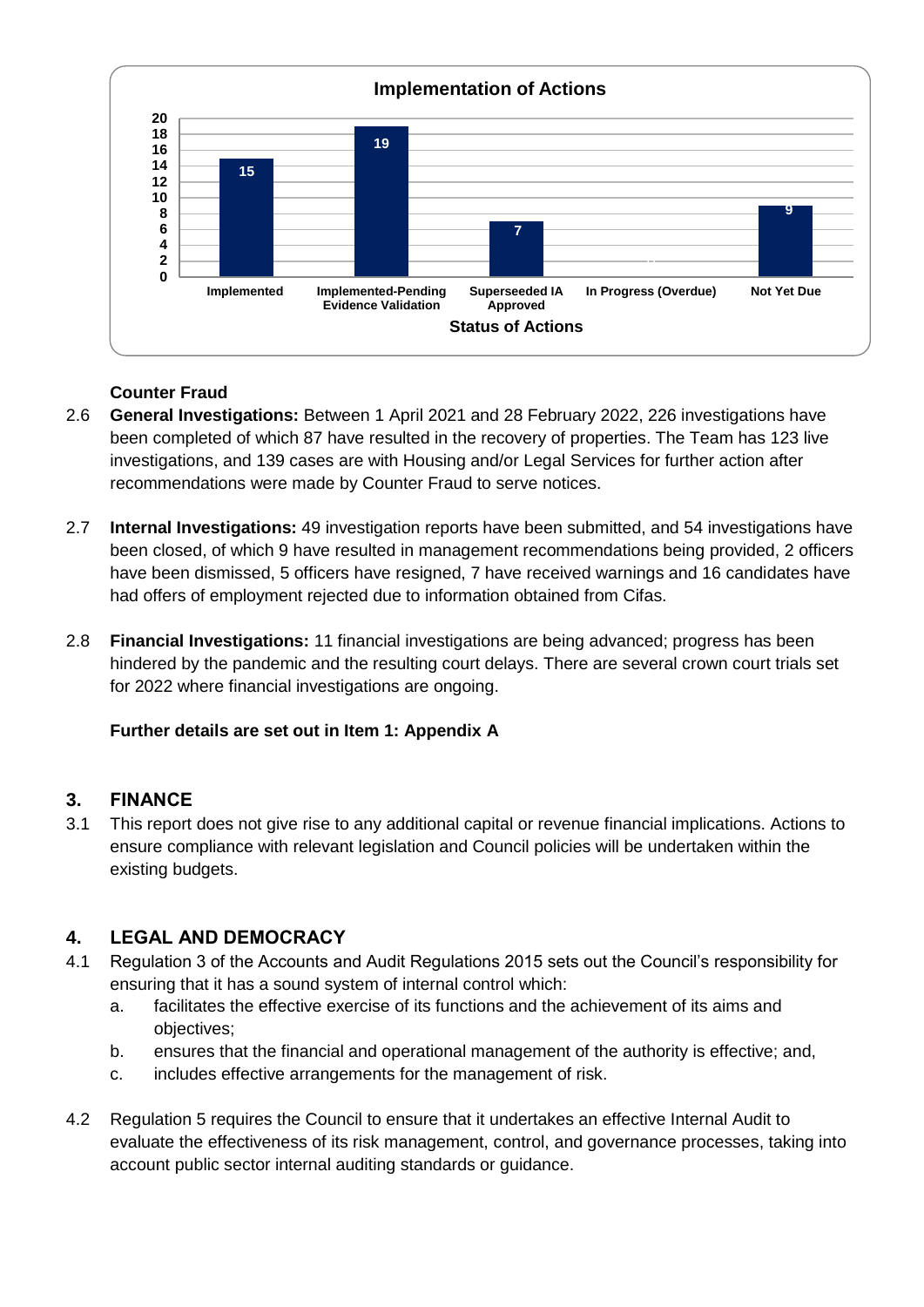- 4.3 Regulation 6 requires the Council to conduct an annual review of the effectiveness of the system of internal control required by Regulation 3; and to prepare an annual governance statement. The findings of the review of effectiveness must be considered as part of the consideration of the system of internal control referred to in paragraph 4.2 above. The Council has delegated the discharge of this function to Corporate Committee.
- 4.4 There were no further comments from Democratic Services.

### **5. CONSULTATION AND CO-PRODUCTION**

5.1 In Lambeth, officers and Members were consulted during the drafting of the Internal Audit and Counter Fraud update report.

### **6. RISK MANAGEMENT**

- 6.1 An inadequate and operationally ineffective internal control system can have an adverse impact on the Council's risk management processes and wider corporate governance and on quality of services for residents.
- 6.2 With regard to Risk Management, the Public Sector Internal Audit Standards (PSIAS) require Internal Audit to evaluate the effectiveness and contribute to the improvement of Risk Management processes.

## **7. EQUALITIES IMPACT ASSESSMENT**

7.1 Not applicable: The nature of our work in reviewing existing policies, procedures and controls does not necessitate the completion of EIA

### **8. COMMUNITY SAFETY**

8.1 Not applicable.

# **9. ORGANISATIONAL IMPLICATIONS Environmental**

9.1 None.

### **Health**

9.2 None.

### **Corporate Parenting**

9.3 None.

### **Staffing and accommodation**

9.4 None.

### **Responsible Procurement**

9.5 None.

### **10. TIMETABLE FOR IMPLEMENTATION**

10.1 Not applicable.